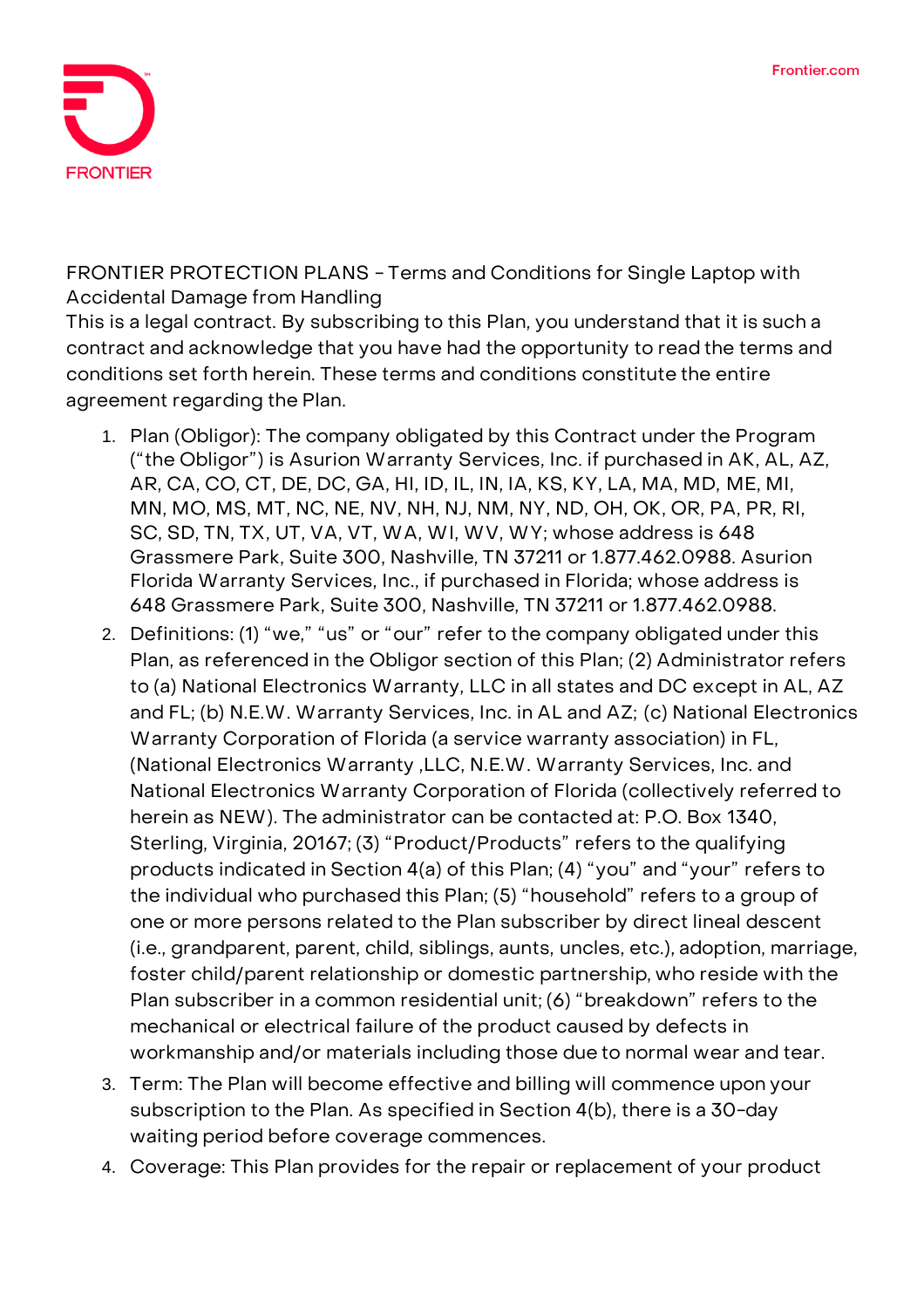

to its standard operating condition if the product fails to perform its intended functions due to a breakdown or accidental damage from handling (ADH). ADH coverage covers your Laptop from failures as a result of damage from an unexpected and unintentional external event, such as drops or spills, that arise from your normal daily usage of the product as the manufacturer intended. The terms of coverage are further outlined below:

- a. Qualifying Products: This Plan covers one Laptop. A laptop is a personal computer intended for portable use by the manufacturer. All types of Laptops are eligible for coverage under this Plan except Laptops which are not equipped with a Windows Operating System version Windows XP or newer or Android version 1.6 or newer and Apple computers which are not equipped with an Apple operating system version OS X or newer or Linux OS with 2009 publication date or newer.
- b. Coverage Effective Date: **Coverage under the Plan will commence 31 days after your subscription to the Plan. No service will be provided during the initial 30 days of the Plan. If the Plan is cancelled, coverage will continue for 30 days after the cancellation date.** There will be no lapse in coverage if you move to another residence, provided that you continue your service with Frontier.
- c. Primary Residence: Unless otherwise specified, the coverage under this Plan applies to one (1) system customarily located in your primary residence belonging to you or a member of your household. If you change your primary residence, you are required to notify Frontier of such request or change. In the event that you wish to obtain coverage for more than one residence, additional Plans must be purchased.
- d. Service Fee: **In the event that your PRODUCT requires service, you will be required to pay a service fee in the amount of Eighty-Nine Dollars (\$89.00).** The service fee must be paid by you in advance of the service being provided. The service fee can be paid through a valid credit card or through check or money order.
- e. Repair Depot Service: The product will be shipped to a designated repair depot location for service. We will use our best efforts to ship a carton, prepaid shipping label and instructions for shipping your product to you within two (2) business days of your initial call for service. All shipping costs are covered by the Plan.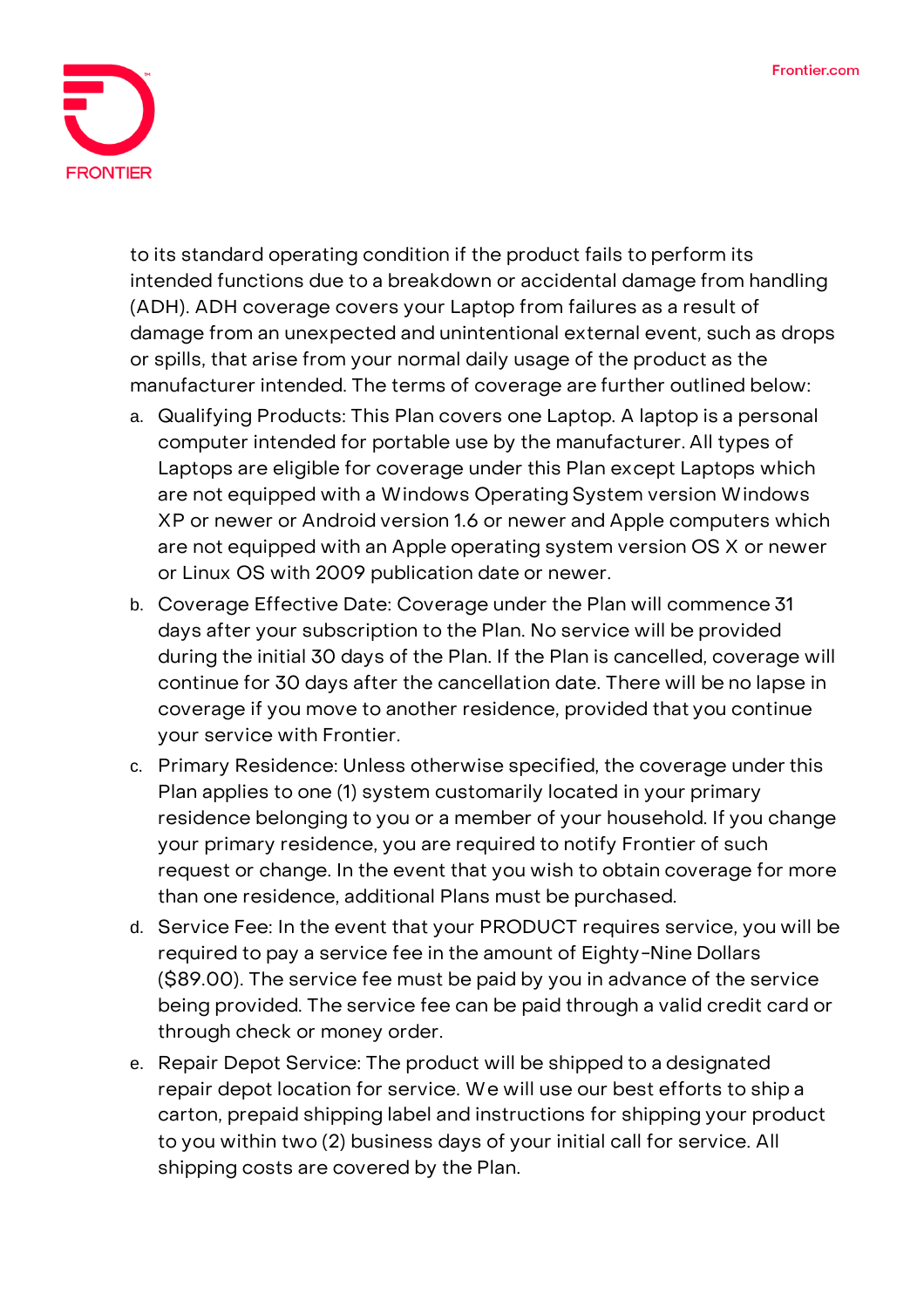

- f. Power Surge Protection: The Plan provides power surge protection in the absence of any applicable insurance coverage. If your product is damaged as a result of a power surge, we will service your product in accordance with the terms herein.
- g. Subscriber Eligibility. Only customers residing in the United States are eligible for coverage under the Plan.
- h. Replacement Products: If we opt to provide you a replacement product under the Plan, we reserve the right to retain ownership of your defective product. At our sole discretion, we may require that you return the defective product to our designated repair depot location as a condition to receiving your replacement product. Shipping costs associated with the return of the product will be paid by us.
- 5. **Registration:** Registration of this Plan is not required. At your option, you may register the products to be covered by the Plan at any time during the coverage period. Changes and/or updates to the list of covered products can be made by updating your online account at the web address cited previously.
- 6. **Plan Limits of Liability (Aggregate Claim Limit):** Under the Plan, claims cannot exceed \$2,500 per 12-month rolling period which commences on the date of your first claim. We will be responsible for informing you, at the time of the claim, if you have reached the \$2,500 aggregate claim limit. The retail value of any repairs shall be equal to the market retail value of parts and labor charges for repairing the product, as determined at our sole discretion, provided that the retail value for any repair shall not exceed the total retail value of a comparable replacement product. In the event that you reach the 12-month aggregate claim limit for claims (\$2,500) and the product requires additional repairs, we will provide you with information on how to get the product repaired; however, we will not be responsible for any costs related to these repairs.
- 7. **Your Responsibilities:** This Plan is for your use only and may not be assigned. Products owned by anyone other than you or members of your household will not be covered by the Plan. Any abuse of the Plan by you, including but not limited to seeking replacement of a product not belonging to you, may result in termination of the Plan upon notice. The Product must be in good working condition prior to your Plan subscription. You must follow the instructions that are in the owner's manual for proper use, care and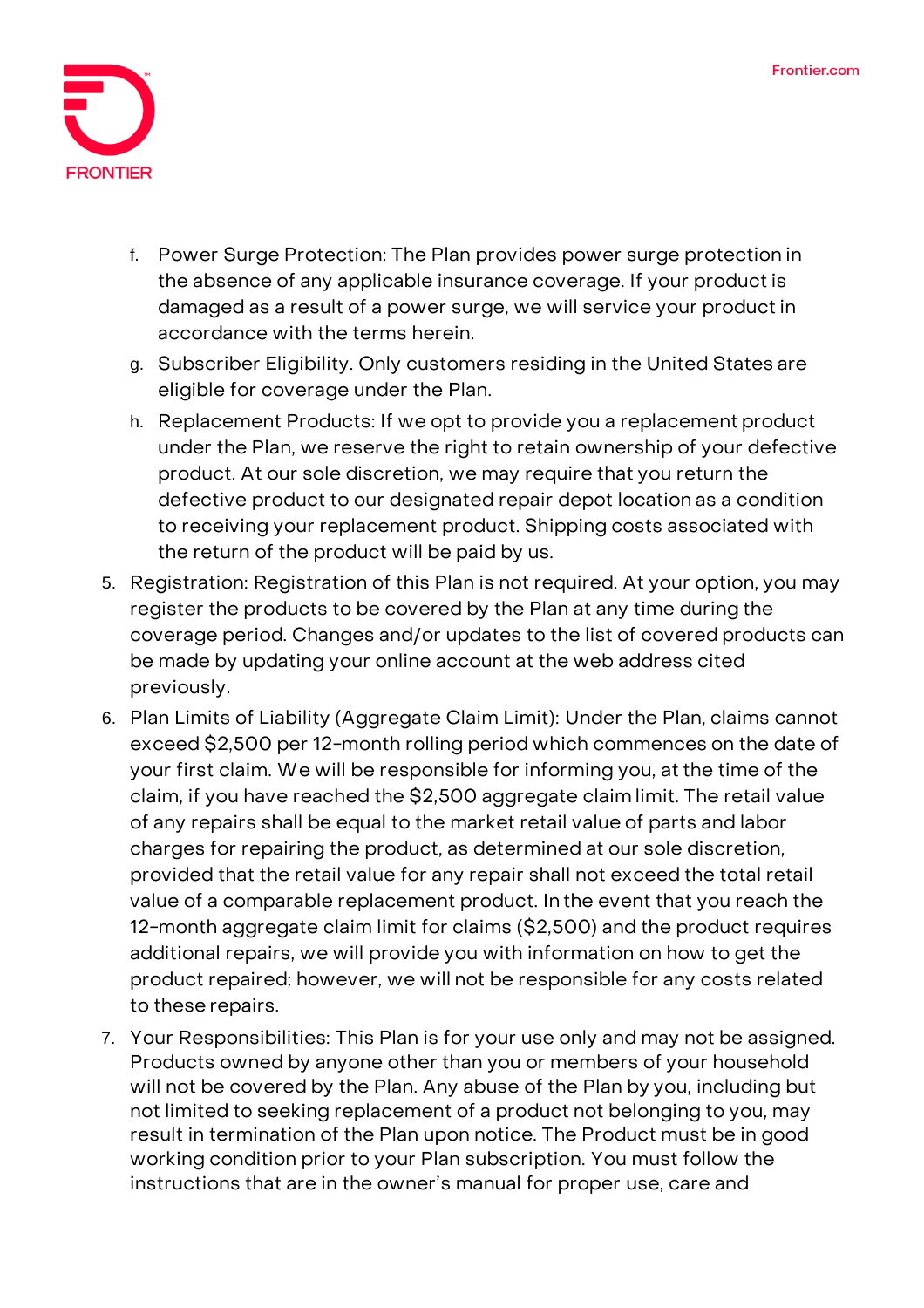

maintenance of the Product. Failure to follow the manufacturer's maintenance and service guidelines may result in the denial of coverage under this Plan. We strongly recommend (but do not require as a condition of this Plan) the regular back up of data and software. It is important that you back up all data files on your product prior to the commencement of service; repairs to your product may result in the deletion of such data files. Please retain these terms and conditions for your records.

- 8. **Payment:** You agree to pay monthly charges for this Plan as such charges may appear on your monthly bill from Frontier Communications Corporation. The monthly rate for the Plan was provided to you at the time you subscribed to the Plan. You may contact your Frontier representative for the current applicable rate for the Plan. Non-payment may result in cancellation of the Plan. All charges, plus all applicable taxes, shall be due and payable by the due date stated on Frontier's bill.
- 9. **If Your Product Needs Service:** In the event the product fails to operate, you may, 30 days after subscription to this Plan, file a claim by calling 1.877.462.0988, 24 hours a day, 7 days a week, excluding national holidays. As stated above, service for your LAPTOP is subject to your payment of an \$89.00 service fee for each claim. **AT OUR OPTION, REPLACEMENTS WILL BE NEW, REBUILT, REFURBISHED, OR NON-ORIGINAL EQUIPMENT MANUFACTURER'S PARTS OR PRODUCTS THAT PERFORM TO THE ORIGINAL FACTORY SPECIFICATIONS.** If, at our sole discretion, it is determined that the product cannot be repaired, we will offer you a replacement product of like kind and quality, either new or refurbished. The cost of the replacement product cannot exceed the available balance of funds under the aggregate claim limit. Repaired or replaced products are warranted by us for 90 days from the date of product receipt by you. In the event that the product fails to function properly during such 90 days, we will repair or replace the product at no cost to you. Such services will not be charged against your aggregate claim limit under the Plan. If you choose not to accept the replacement product which we offer you, then we will provide a payment to you in the form of a gift card or check based on the fair market value of the product as determined by us, based upon the age of the product. This payment amount cannot exceed the available balance of funds under the aggregate claim limit.
- 10. **Insurance Securing this Plan:** This Contract is not an insurance policy. This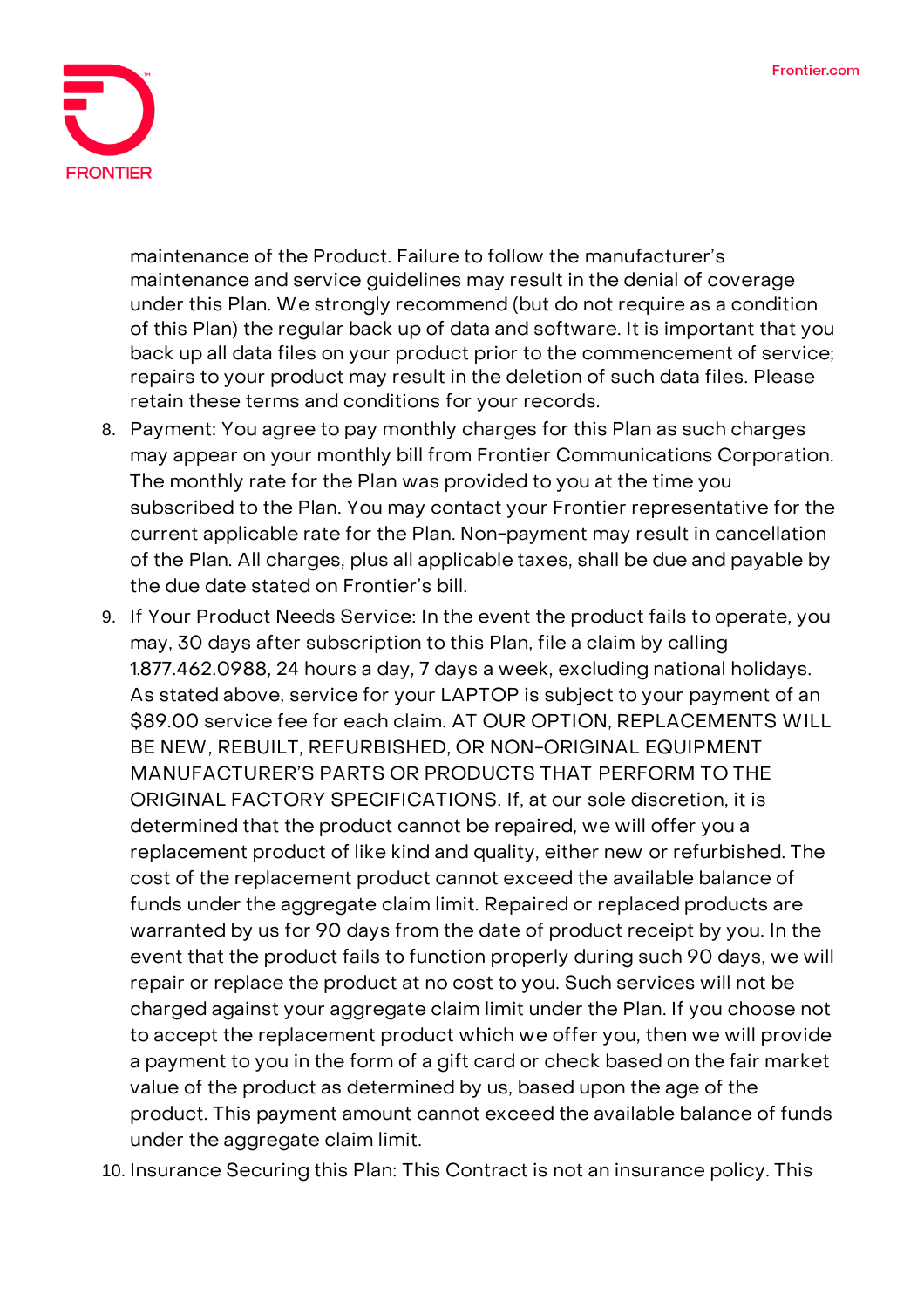

Contract is secured by an insurance policy provided by Liberty Mutual Insurance Company, in the following jurisdictions only: AL, AR, CA, CT, FL, GA, HI, IL, KY, MN, MO, MT, NC, NH, NV, OH, OK, OR, SC, TX, VA, VT, WA, WI, WY and all other states required by law. In NY, this Contract is secured by an insurance policy provided by Liberty Insurance Underwriters Inc. If You reside in one of these listed states and, within sixty (60) days We have not paid a covered claim, provided You with a refund owed or You are otherwise dissatisfied, You may make a claim directly to the insurance company at 175 Berkley Street, Boston, Massachusetts, 02116 or 1.617.357.9500.

- 11. **Exclusions—What Is Not Covered:** This Plan does not cover the following:
	- a. Products with pre-existing conditions at the time of your subscription to the Plan;
	- b. Fiber Internet Batteries
	- c. Batteries as a claim separate from a complete laptop claim;
	- d. Components or products used for any commercial, public, lease or other non-residential purpose;
	- e. Cosmetic defects, damage to or failures of non-operational components that do not inhibit the proper operation and performance of a covered item, such as but not limited to: appearance parts; broken hinges; cracked cases; decorative finishing; finish defects; handles; nonfunctional plastic; trim; accessories; attachments;
	- f. Damage or costs resulting from: improper installation or setup; use in any combinations not approved in the manufacturer's specifications; unauthorized modifications, alterations, repairs or repair personnel;
	- g. Failure, inoperability, or disruption of any product or product functions due to any design flaw or systemic manufacturing defect;
	- h. Failures, damage or loss caused by any intentional physical force external to the product, including but not limited to: liquid immersion, misuse, abuse, sand, malicious mischief or insects.
	- i. Costs associated with installation or de-installation of any product;
	- j. Product peripherals such as printers, keyboard, mouse, external drives, video cameras, external speakers and/or scanners;
	- k. PC Accessories such as keyboards, mice, monitors, modems or routers.
	- l. Burned-in images and pixel failure within designed specifications or that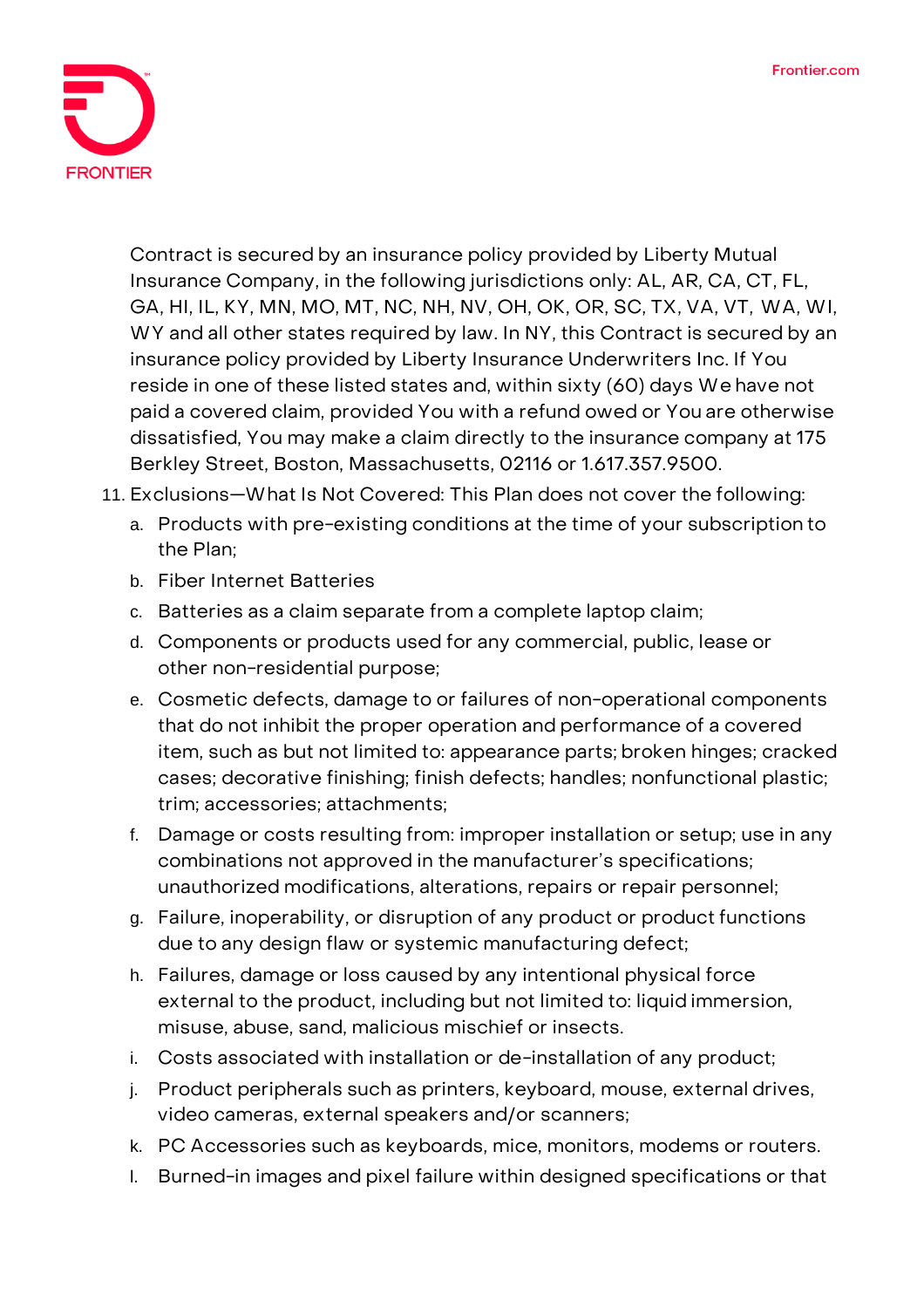

do not materially alter the product's functionality;

- m. Wireless repeaters, Fiber Internet routers, signal boost routers, additional base stations;
- n. Product/products that do not have administrator's permissions. The covered product must be able to upload and download software;
- o. Products that are not owned by you or a member of your household, leased and rented products, or products that are not customarily located in your specified residence;
- p. Loss or damage to the product either while in storage or in the course of transit, delivery, or redelivery, except where the loss or damage occurs while your product is located at our designated repair depot;
- q. Normal periodic or preventative maintenance, inspections, cleaning, or tune-ups; minor adjustments and settings outlined in the product owner's manual that the user can perform; costs related to any service request which results in customer education or no problem found;
- r. Products whose serial number has been altered or removed;
- s. Products located outside the United States;
- t. Repair or replacement covered by a manufacturer recall in effect at the time of the failure;
- u. Support or repairs to software; loss or damage to software due to any cause; including but not limited to, computer virus; worm; Trojan programs; adware, spyware, firmware or any other software program;
- v. Data or software of any kind that is deleted or damaged during a repair or replacement under this Plan;
- w. Special, indirect, or consequential damages or losses; or
- x. Theft or loss of the product.
- 12. **Renewal:** This Plan automatically renews from month to month until cancelled.
- 13. **Transfer:** This Plan is not transferable to another party.
- 14. **Cancellation:** This Plan is provided on a month-to-month basis and can be canceled by you at any time for any reason by notifying Frontier's local business office (or other number that [Frontier may designate for such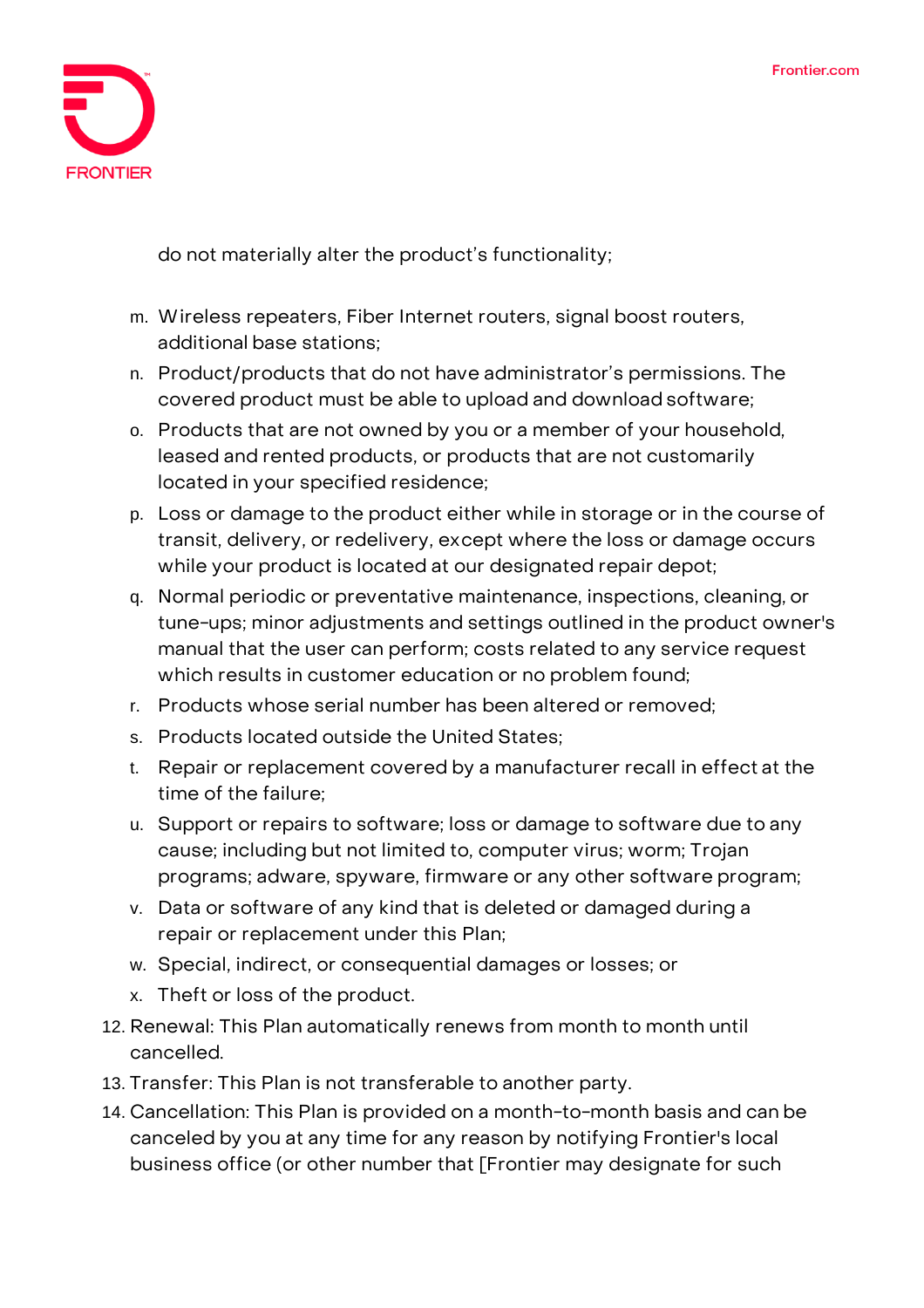

purpose) or by notifying NEW in writing at P.O. Box 1818, Sterling, VA 20166. We may elect not to renew the Plan upon 30 days written notice to you. Upon any termination or cancellation by you or Frontier, you will have coverage provided, at no cost for an additional thirty (30) days after the date of termination or cancellation of this Plan. All claims under this Plan must be reported to us within thirty (30) days after cancellation of the Plan.

- 15. **Changes to the Plan:** WE MAY CHANGE THE MONTHLY CHARGE FOR THE PLAN, OR WE MAY CHANGE THESE TERMS AND CONDITIONS FROM TIME TO TIME UPON THIRTY (30) DAYS WRITTEN NOTICE TO YOU. SUCH NOTICE MAY BE PROVIDED AS A MESSAGE PRINTED ON THE FRONTIER BILL, IN A SEPARATE MAILING OR EMAIL, OR BY ANY OTHER REASONABLE METHOD AT FRONTIER'S DISCRETION. IF YOU DO NOT AGREE TO THE MODIFIED CHARGES OR TERMS OF THE AGREEMENT, YOU MAY CANCEL THE PLAN BY NOTICE TO FRONTIER AT ANY TIME IN ACCORDANCE WITH THESE TERMS AND CONDITIONS. THE PAYMENT OF APPLICABLE CHARGES BY YOU, OR A REQUEST FOR SERVICE UNDER THE PLAN, AFTER RECEIVING SUCH NOTICE OF A CHANGE IN THE CHARGES OR OTHER TERMS AND CONDITIONS WILL BE DEEMED TO BE ASSENT BY YOU TO THE CHANGE (S) IN THE CHARGES, TERMS OR CONDITIONS.
- 16. **Limitation of Liability:** Our liability for any negligence, error, mistake, or omission regarding the Plan or replacement of product(s) under the Plan is limited to a correction of any such error, mistake or omission. If such a correction is not possible, our liability will be limited to charges for the applicable month paid to Frontier pursuant to the Plan. Any refund must be requested by you. IN NO EVENT WILL THE PLAN OBLIGOR, FRONTIER OR THE ADMINSTRATOR BE LIABLE FOR INDIRECT, INCIDENTAL OR CONSEQUENTIAL DAMAGES INCLUDING BUT NOT LIMITED TO PERSONAL INJURIES OR LOSS OF INCOME ARISING OUT OF OR CONNECTED TO THE PROVISION OF THE PLAN REPAIR OR REPLACEMENT OF PRODUCTS UNDER THE PLAN AND CAUSED BY NEGLIGENCE, ERROR, MISTAKE OR OMISSION ON THE PART OF THE PLAN OBLIGOR, ADMINISTRATOR OR FRONTIER OR THEIR RESPECTIVE EMPLOYEES, AGENTS OR SUBCONTRACTORS.
- 17. **Force Majeure:** We shall not be held responsible for any delay or failure in performance of any part of this Plan to the extent that such delay or failure is caused by fire, flood, explosion, war, strike, embargo, government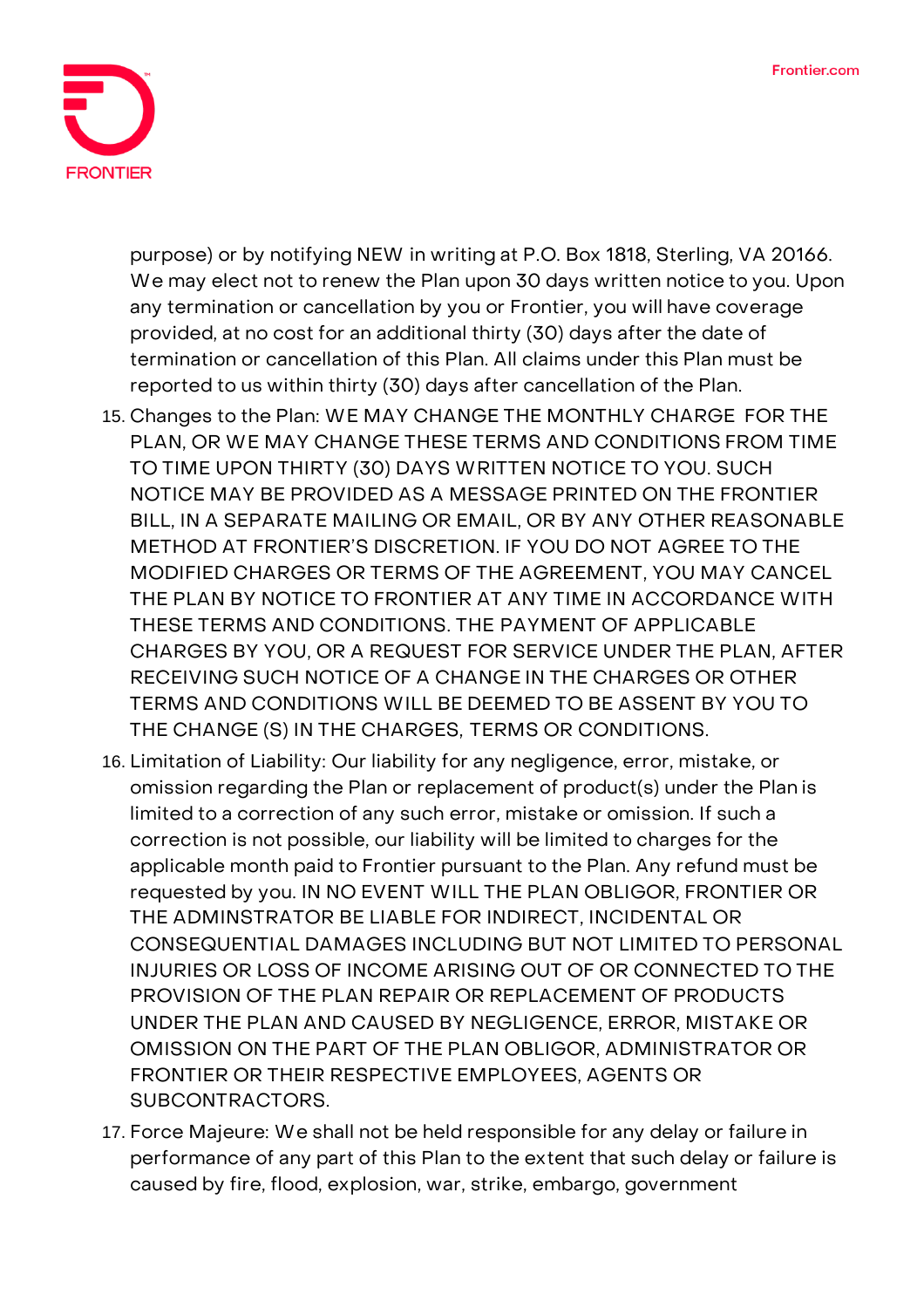

requirement, regulatory agency requirement civil or military authority, acts of God, or other similar causes beyond our control.

18. **Non-waiver:** Our failure in any circumstance to require strict adherence to any term or condition set forth herein shall not be deemed a waiver by us of any such term or condition under any other circumstance or of any other term or condition set forth herein.

**If You Reside In One Of The Following States, These Provisions Apply To You:**

**Alabama:** You are entitled to a "free Look" period for this Plan. This Plan will be considered void and we will refund you the purchase price of the Plan if you have not made a claim under this Plan and you have returned the Plan to us a) within 20 days after the date we have mailed the Plan to you, b) within 10 days after you have received the Plan if the Plan was furnished to you at the time the Plan was purchased, or c) within a longer time period if specified in the Plan. If we fail to pay the cancellation refund within forty-five (45) days of your written request, we will pay you a penalty of ten percent (10%) of the Plan purchase price for each thirty (30) day period or portion thereof that the refund and any accrued penalties remain unpaid. The right to void this Plan applies only to the original Plan purchaser and is not transferable. If we cancel this Plan, no cancellation fee will be imposed. If we cancel this Plan for reasons other than nonpayment, a material misrepresentation made by you to us or because of a substantial breach of duties by you relating to the product or its use, we will mail a written notice to you at least five (5) days prior to cancellation. The notice of cancellation shall state the effective date of cancellation and the reason for cancellation.

**Arizona:** If your written notice of cancellation is received prior to the expiration date, the administrator shall refund the remaining pro-rata price, regardless of prior services rendered under this Plan. The pre-existing condition exclusion does not apply to conditions occurring prior to the sale of the consumer product by the Obligor, its assignees, subcontractors and/or representatives.

**California:** You may cancel this Plan for any reason at any time. For all products other than home appliances and home electronic products, the Cancellation provision is amended as follows: If the Plan is cancelled: (a) within sixty (60) days of the receipt of this Plan, you shall receive a full refund of the price paid for the Plan provided no service has been performed, or (b) after sixty (60) days, you will receive a pro rata refund, less the cost of any service received.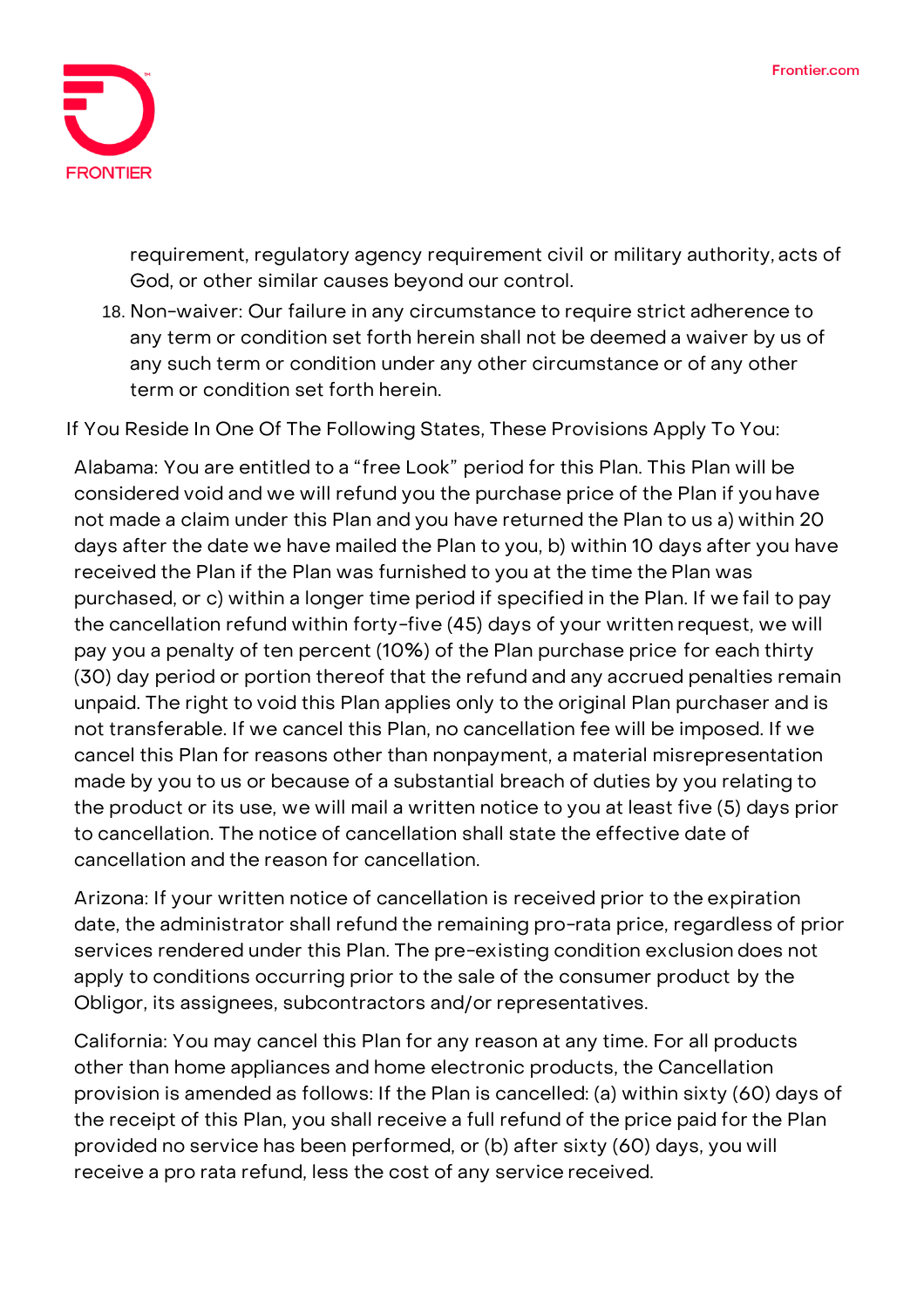

**Connecticut:** The expiration date of this Plan shall automatically be extended by the duration that the product is in our custody being repaired. In the event of a dispute with the administrator, you may contact the State of Connecticut Insurance Department, PO Box 816, Hartford, CT 06142-0816, Attn: Consumer Affairs. The written complaint must contain a description of the dispute, the purchase price of the product, the cost of repair of the product and a copy ofthe Plan. If we elect to not renew this Plan, we will provide you with a 60-day written notice.

**Florida:** The Plan shall be cancelled by us for fraud or material misrepresentation, including but not limited to commercial or rental use. Unauthorized repair or replacement of covered equipment shall result in the cancellation of the Plan by us. In the event of cancellation by us, written notice of cancellation shall be mailed to you not less than sixty (60) days before cancellation is effective. This Plan can be cancelled by you at any time for any reason by emailing, mailing or delivering to us notice of cancellation. If the Plan is cancelled: (a) within thirty (30) days of the receipt of the Plan, you shall receive a full refund of the price paid for the Plan provided no service has beenperformed, or (b) after thirty (30) days, you will receive a refund based on 100% of unearned pro rata premium less any claims that have been paid or less the cost of repairs made by us. If we cancel the Plan, the return premium is based upon 100% of the unearned pro rata premium. Only a check payable to you will be issued by us if your product cannot be repaired or replaced pursuant to the terms and conditions of this Plan. If we determine in our sole discretion that your product cannot be repaired or your product provides for replacement instead ofrepair, we will replace your product with a product of like kind and quality that is of comparable performance or reimburse you for replacement of the product with a check, at our discretion, equal to the fair market value of the product as determined by us, based upon the age of the product. In Florida, the Sales Rep ID is: E058336.

**Georgia:** This Plan shall be non-cancelable by us except for fraud, material misrepresentation, or failure to pay consideration due therefore. The cancellation shall be in writing and shall conform to the requirements of Code 33-24-44. You may cancel at any time upon demand and surrender of the Plan and we shall refund the excess of the consideration paid for the Plan above the customary short rate for the expired term of the Plan. The Plan excludes coverage for incidental and consequential damages and pre-existing conditions only to the extent such damages or conditions are known to you or reasonably should have been known to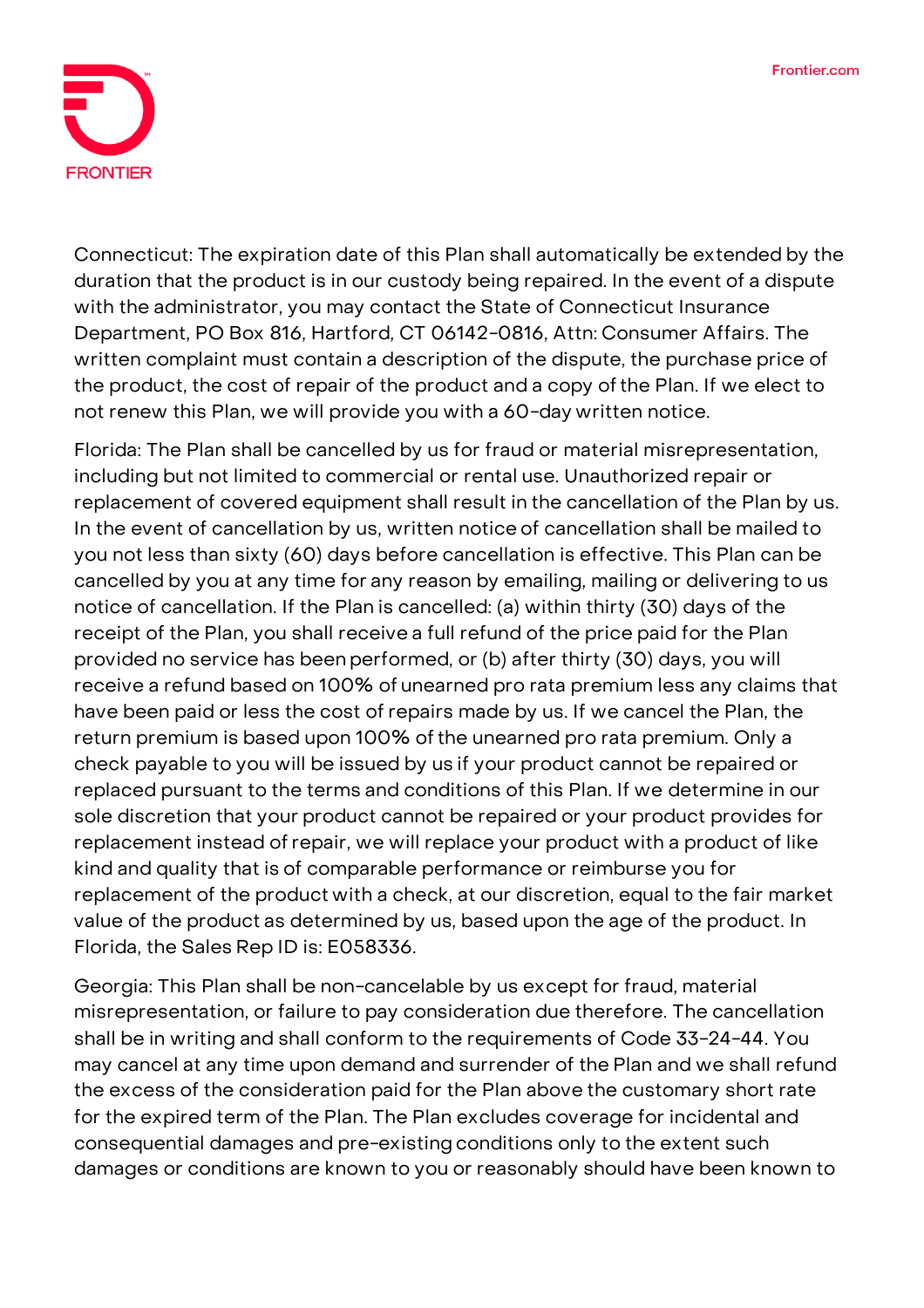

## you.

**Illinois:** You may cancel this Plan: a) within thirty (30) days after its purchase if no service has been provided and a full refund of the Plan price, less a cancellation fee not to exceed the lesser of ten percent (10%) of the Plan price or fifty dollars (\$50.00); or b) at any other time and a pro rata refund of the Plan price for the unexpired term of the Plan, based on the number of elapsed months less the value of any service received, and the cancellation fee not to exceed the lesser of ten percent (10%) of the Plan price or fifty dollars (\$50.00).

**Nevada:** If the plan is cancelled, no deduction shall be made from the refund for the cost of any service received. If you cancel this Plan after thirty (30) days from purchase, you will receive a pro rata refund based on the days remaining, less a cancellation fee of twenty-five dollars (\$25.00) or ten percent (10%) of the Plan fee, whichever is less. If we fail to pay the cancellation refund within 45 days of your written request we will pay you a penalty of ten percent (10%) of the purchase price for each thirty (30) day period or portion thereof that the refund and any accrued penalties remain unpaid. This Plan may be cancelled dueto unauthorized repair which results in a material change in the nature or extent of the risk, occurring after the first effective date of the current policy, which causes the risk of loss to be substantially and materially increased beyond that contemplated at the time the policy was issued or last renewed. This Plan will be considered void and we will refund you the purchase price of the Plan if you have not made a claim under this Plan and you have returned the Plan to us a) within 20 days after the date we have mailed the Plan to you, b) within 10 days after you have received the Plan if the Plan was furnished to you at the time the Plan was purchased, or c) within a longer time period if specified in the Plan.

**New Hampshire:** In the event you do not receive satisfaction under this Plan, you may contact the New Hampshire Insurance Department, 21 South Fruit St, Suite 14, Concord, NH 03301 or 1.800.852.3416.

**New Mexico:** If this Plan has been in force for a period of seventy (70) days, we may not cancel before the expiration of the Plan term or one (1) year, whichever occurs first, unless: (1) you fail to pay any amount due; (2) you are convicted of a crime which results in an increase in the service required under the Plan; (3) you engage in fraud or material misrepresentation in obtaining this Plan; (4) you commit any act, omission, or violation of any terms of this Plan after the effective date of this Plan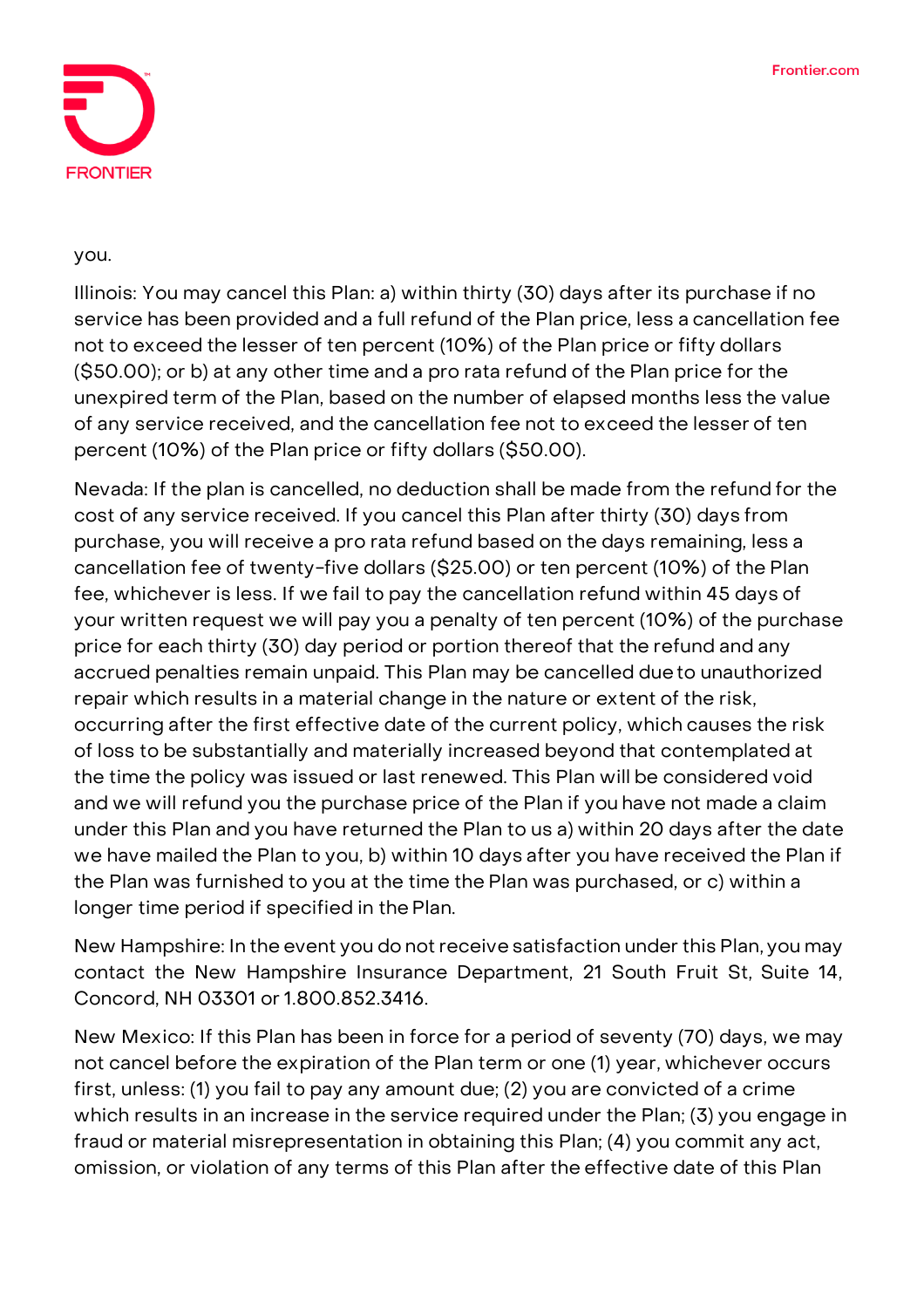

which substantially and materially increase the service required under this Plan; or (5) any material change in the nature or extent of the required service or repair occurs after the effective date of this Plan and causes the required service or repair to be substantially and materially increased beyond that contemplated at the time you purchased this Plan.

**North Carolina:** The purchase of this Plan is not required either to purchase or to obtain financing for a home appliance.

**Oklahoma:** THIS PLAN IS NOT ISSUED BY THE MANUFACTURER OR WHOLESALE COMPANY MARKETING THE PRODUCT COVERED BY THIS PLAN. THIS PLAN WILL NOT BE HONORED BY SUCH MANUFACTURER OR WHOLESALE COMPANY. IF EITHER YOU OR WE CANCEL THIS PLAN, THE RETURN OF THE PLAN PRICE WILL BE BASED UPON ONE HUNDRED PERCENT (100%) OF THE UNEARNED PRO RATA PRICE OF THE PLAN, LESS THE COST OF ANY SERVICE RECEIVED. THE DEALER IS THE OBLIGOR UNDER THIS PLAN.

**South Carolina:** You are entitled to a "Free Look" period for this Plan.If you cancel this Plan within 30 days of receipt of this Plan, you shall receive a full refund of the Plan purchase price. If we fail to pay the cancellation refund within forty-five (45) days of your written request, we will pay you a penalty of ten percent (10%) of the Plan purchase price for each thirty (30) day period or portion thereof that the refund and any accrued penalties remain unpaid. To prevent any further damage, please refer to the owner's manual. In the event the service Plan provider does not provide covered service within (60) days of proof of loss by the Plan holder, the Plan holder is entitled to apply directly tothe Insurance Company. If the Insurance Company does not resolve such matters within sixty (60) days of proof of loss, they may contact the SC Department of Insurance, P.O. Box 100105, Columbia, SC 29202-3105, 1.800.768.3467.

**Texas:** If you purchased this Plan in Texas, unresolved complaints concerning a provider or questions concerning the registration of a Plan provider or administrator may be addressed to the Texas Department of Licensing and Regulations, PO Box 12157, Austin, TX 78711 or 1.512.463.2906 or 1.800.803.9202. You may apply for reimbursement directly to the insurer if a refund or credit is not paid before the forty-sixth (46th) day after the date on which the Plan is returned to the provider.

**Utah:** Coverage afforded under this Plan is not guaranteed by the Utah Property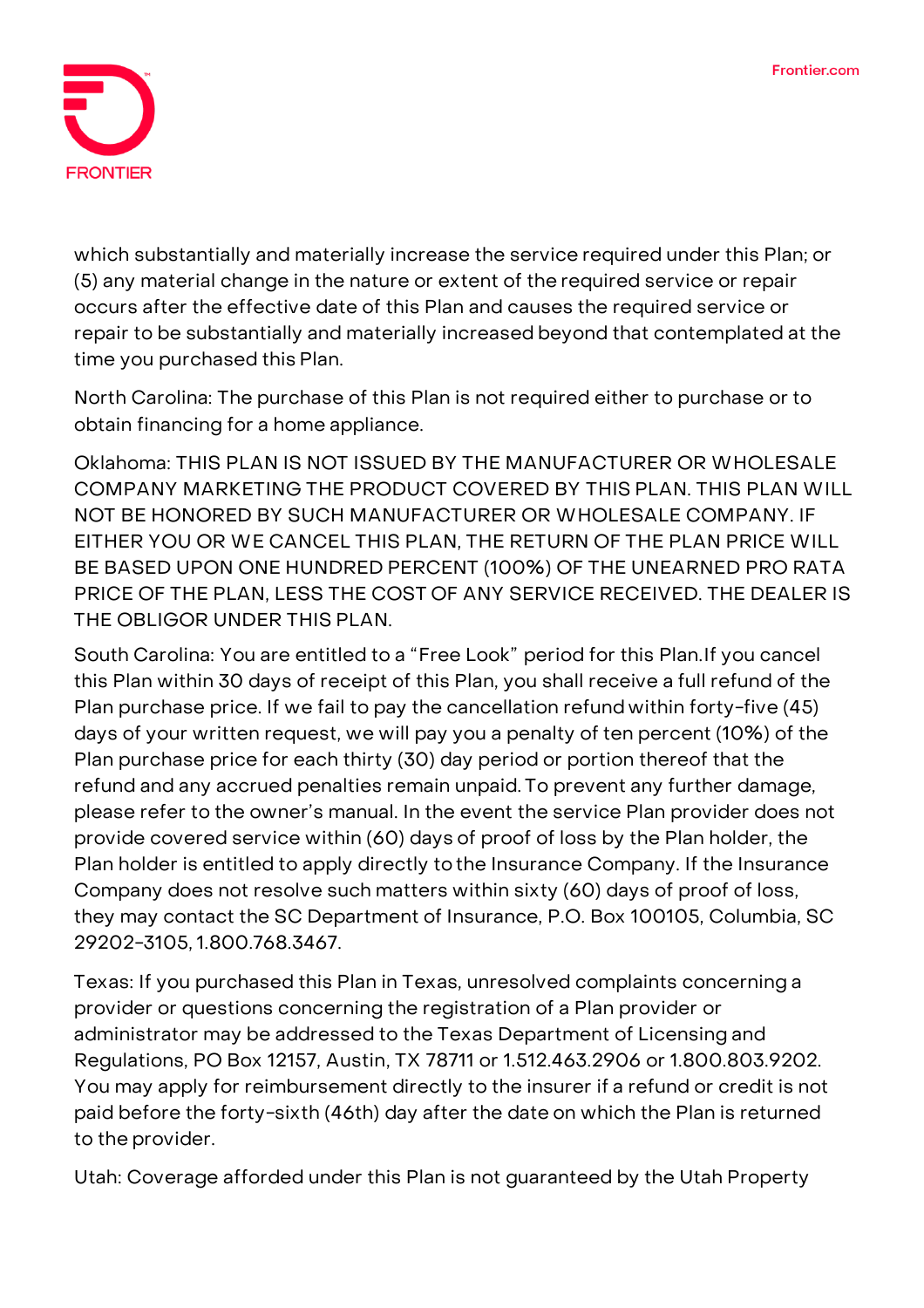

and Casualty Guarantee Association. If we cancel this Plan due to fraud or material misrepresentation, you will be notified thirty (30) days prior to Plan cancellation. If we cancel this Plan due to nonpayment, you will be notified ten (10) days prior to Plan cancellation. This Plan is subject to limited regulation by the Utah Insurance Department. To file a complaint, contact the Utah Insurance Department, 3110 State Office Building, Salt Lake City, UT 84114 and phone number 1.801.538.3800 or 1.800.439.3805.

**Washington:** This Plan is not a Plan of insurance. This Service Plan is secured by a contractual liability insurance policy provided by Liberty Mutual Insurance Company 175 Berkley Street, Boston, Massachusetts, 02116 or 1.617.357.9500. You may make a claim directly to the insurance company at any time.

**Wisconsin: THIS PLAN IS SUBJECT TO LIMITED REGULATION BY THE WISCONSIN OFFICE OF THE COMMISSIONER OF INSURANCE.** This Plan shall not be cancelled due to unauthorized repair of the covered equipment unless we are prejudiced by your failure to obtain such authorization. We will not exclude unauthorized repair of the covered equipment, unless we are prejudiced by your failure to obtain such authorization. If this Plan is canceled, no deduction shall be made from the refund for the cost of any service received. This Plan is backed by a contractual liability policy with limits of liability of \$5,000 per claim and \$25,000 in aggregate per Plan.

**Wyoming:** This Plan will be considered void and we will refund you the full purchase price of the Plan or credit your account if you have not made a claim under this Plan and you have returned the Plan to us, a) within 20 days after the date we have mailed the Plan to you, b) within 10 days after you have received the Plan if the Plan was furnished to you at the time the Plan was purchased, or c) within a longer time period if specified in the Plan. A ten percent (10%) penalty per month shall be added to a refund that is not paid or credited within forty-five (45) days after return of the Plan to us. The right to void this Plan applies only to the original Plan purchaser and is not transferable. If we cancel this Plan for reasons other than nonpayment, a material misrepresentation made by you to us or because of a substantial breach of duties by you relating to the product or its use, we will mail a written notice to you at least ten (10) days prior to cancellation. The notice of cancellation shall state the effective date of cancellation and the reason for cancellation.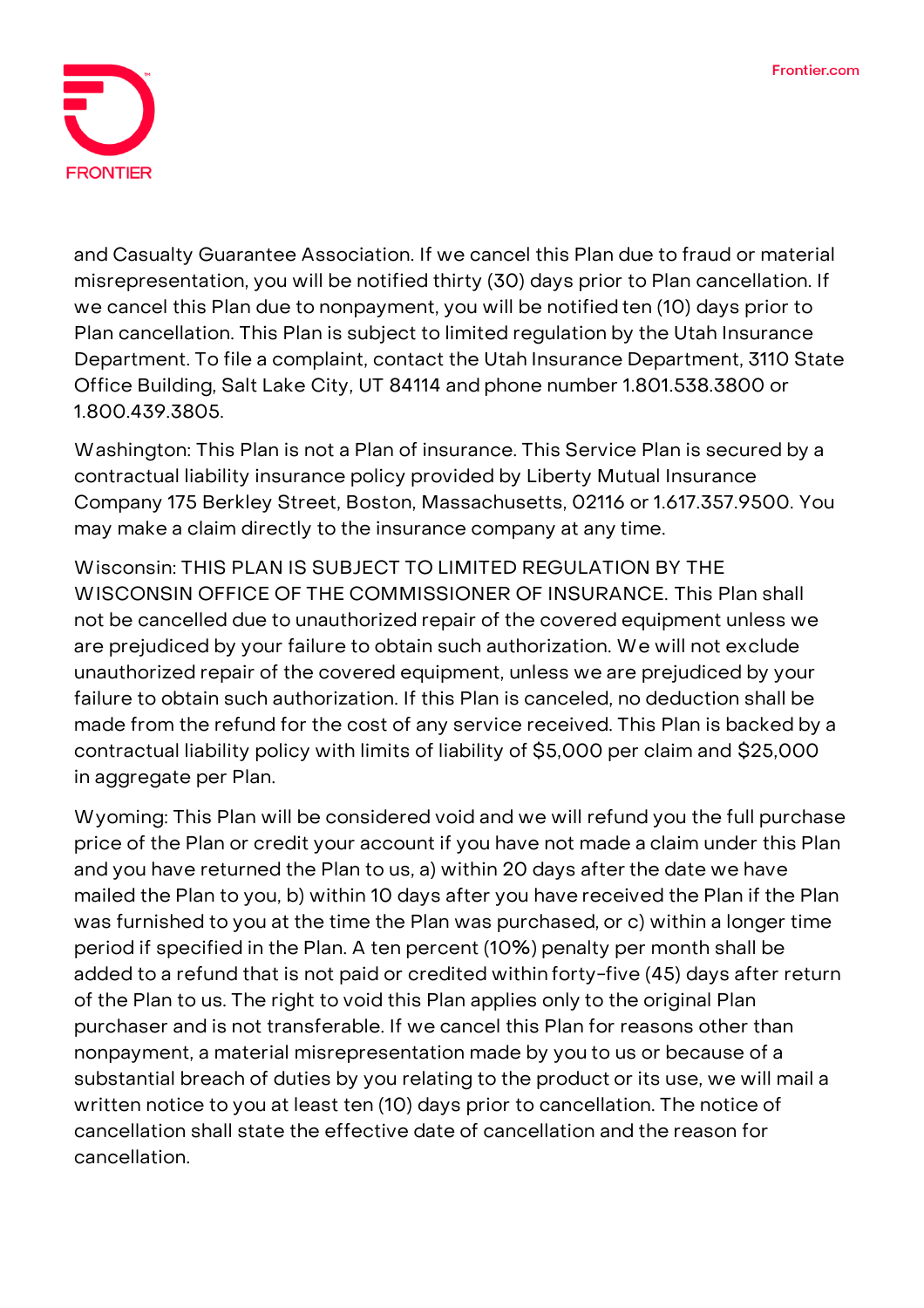Frontier.com